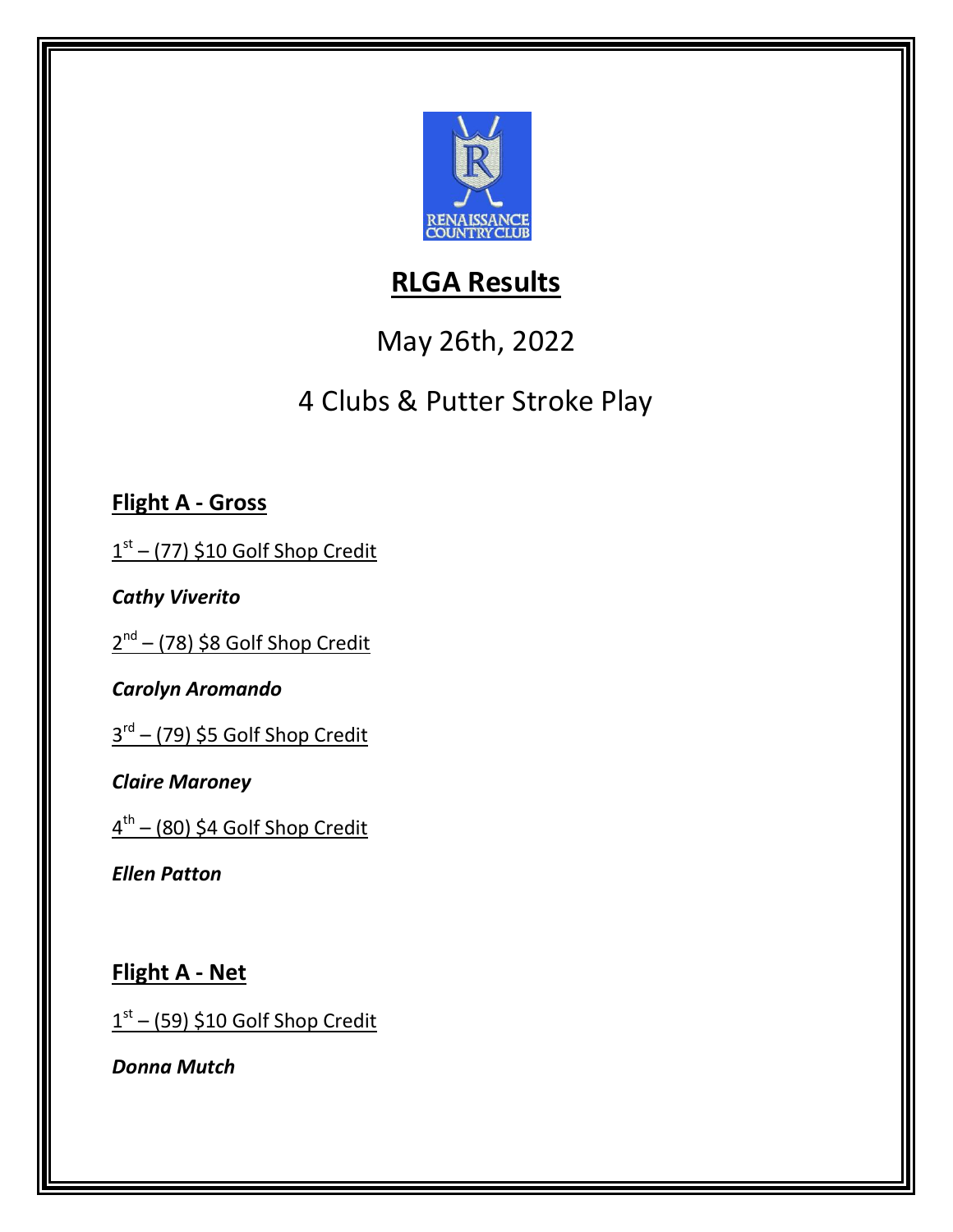2<sup>nd</sup> – (60) \$8 Golf Shop Credit

*Donna Lau*

3 rd – (62) \$5 Golf Shop Credit

*Sharon Schulze*

4 th – (64) \$4 Golf Shop Credit

*Toni Holt*

**Flight B - Gross**

 $1<sup>st</sup> - (88)$  \$10 Golf Shop Credit

*Beth Maher*

2<sup>nd</sup> – (89) \$8 Golf Shop Credit

*Laura Palma*

3 rd – (93) \$5 Golf Shop Credit

*Adele Towle*

4 th – (94) \$4 Golf Shop Credit

*Janice Leopardi*

**Flight B - Net**

 $1<sup>st</sup>$  – (70) \$10 Golf Shop Credit

*Betty Gambale*

2<sup>nd</sup> – (71) \$8 Golf Shop Credit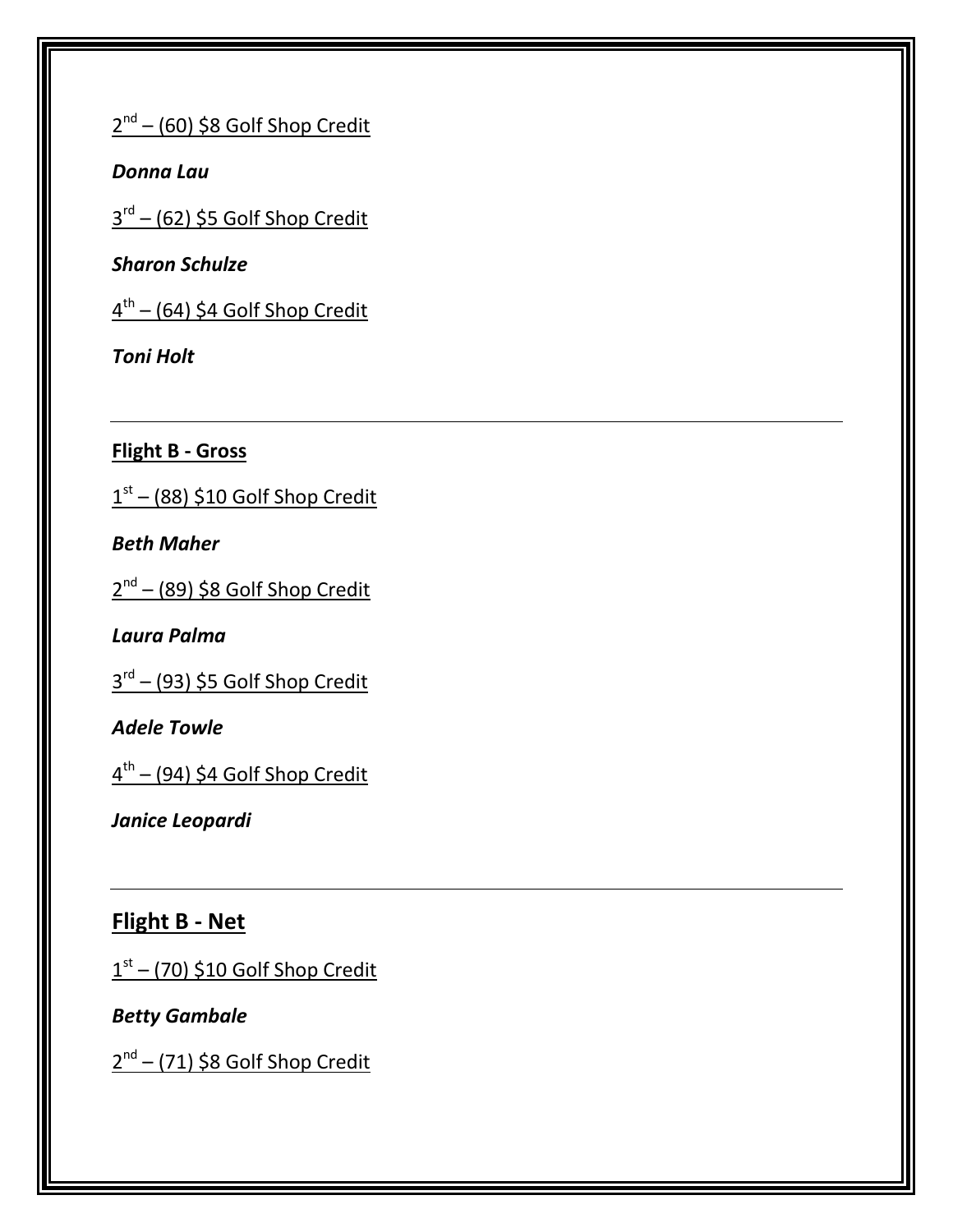#### *Leanne Braun*

3 rd – (73) \$5 Golf Shop Credit

*Pat Fortunato*

4 th – (75) \$4 Golf Shop Credit

*Kathleen Sornberger*

### **9 Hole Flight - Gross**

1 st – (45 MOC) \$10 Golf Shop Credit

*Gerry Menninger*

2<sup>nd</sup> – (45) \$8 Golf Shop Credit

*Joan Collura*

3 rd – (46) \$5 Golf Shop Credit

*Frances Lancelotti*

4 th – (47) \$4 Golf Shop Credit

*Eileen McRory*

**9 Hole Flight - Net**

1<sup>st</sup> – (31) \$10 Golf Shop Credit

*Kathleen Stroming*

2<sup>nd</sup> – (33 MOC) \$8 Golf Shop Credit